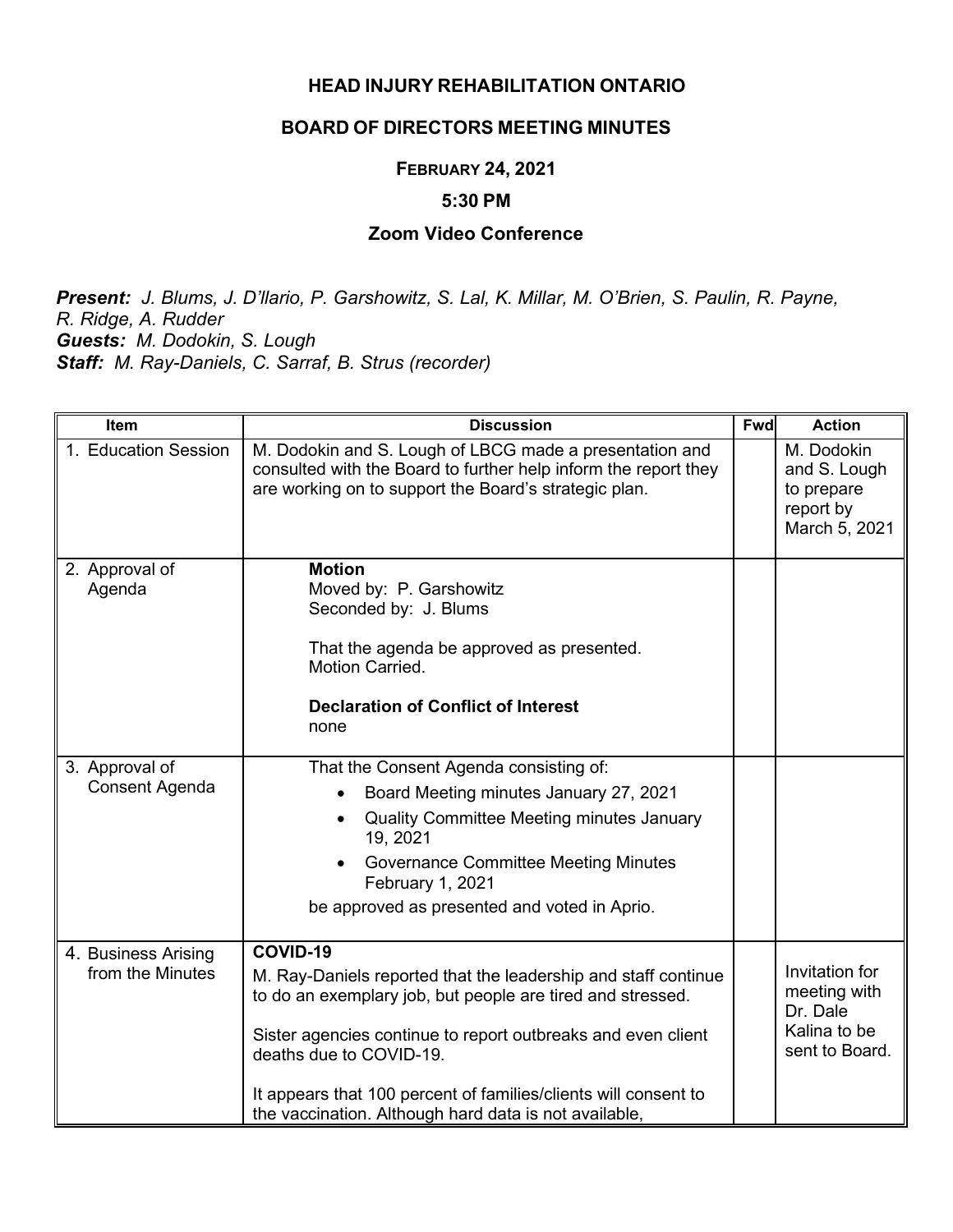| Item                               | <b>Discussion</b>                                                                                                                                                                                                                                                                                                                                                                                                                                                                                                                                                                                    | <b>Fwd</b> | <b>Action</b>                                                                                                                                      |
|------------------------------------|------------------------------------------------------------------------------------------------------------------------------------------------------------------------------------------------------------------------------------------------------------------------------------------------------------------------------------------------------------------------------------------------------------------------------------------------------------------------------------------------------------------------------------------------------------------------------------------------------|------------|----------------------------------------------------------------------------------------------------------------------------------------------------|
|                                    | anecdotally the rate of uptake among front-line staff in similar<br>agencies appears to be between 65-75%. HIRO is sharing<br>information and making a guest speaker available to staff to<br>support them to make informed decisions. The Board is<br>invited to join the information session with Dr. Dale Kalina on<br>Thursday, March 4.<br><b>Accreditation Survey 2021</b><br>C. Sarraf conducted the 2021 Governance Accreditation<br>Survey with the Board.                                                                                                                                  |            | Staff to submit<br>survey results<br>to<br>Accreditation<br>and report<br>back to the<br><b>Board</b><br>regarding next<br>steps.                  |
| 5. CEO Report                      | M. Ray-Daniels presented the CEO report and addressed<br>questions.                                                                                                                                                                                                                                                                                                                                                                                                                                                                                                                                  |            |                                                                                                                                                    |
| 6. Foundation<br>Update            | <b>Foundation Update</b><br>R. Payne provided an update regarding the Foundation.                                                                                                                                                                                                                                                                                                                                                                                                                                                                                                                    |            |                                                                                                                                                    |
| 7. New Business                    | <b>Board Recruitment</b><br>The Board terms were reviewed, and it was noted that in<br>addition to the two current vacancies, S. Paulin's term will end<br>in May 2021 and M. O'Brien's term will end in Oct. 2021. A<br>working group was struck to finalize the requirements and to<br>work on recruitment of new Board members.<br><b>Foundation Funding Request</b><br>A funding request letter was reviewed and discussed.<br><b>Motion</b><br>Moved by: J. Blums<br>Seconded by: M. O'Brien<br>That the Funding Request Letter be approved to<br>present to the Foundation.<br>Motion Carried. |            | The working<br>group<br>including S.<br>Lal, P.<br>Garshowitz,<br>K. Millar, M.<br>O'Brien, J.<br><b>Blums and</b><br>R. Payne, will<br>meet soon. |
| 8. Standing Agenda<br><b>Items</b> | <b>Standing Agenda Items</b><br><b>Quality Committee Update</b><br>No updates presented at this time.                                                                                                                                                                                                                                                                                                                                                                                                                                                                                                |            |                                                                                                                                                    |
|                                    | <b>Governance Committee Update</b><br>Most recently held February 1, 2021.<br><b>Finance Committee Update</b><br>Most recently held February 16, 2021. Minutes to<br>come.                                                                                                                                                                                                                                                                                                                                                                                                                           |            |                                                                                                                                                    |